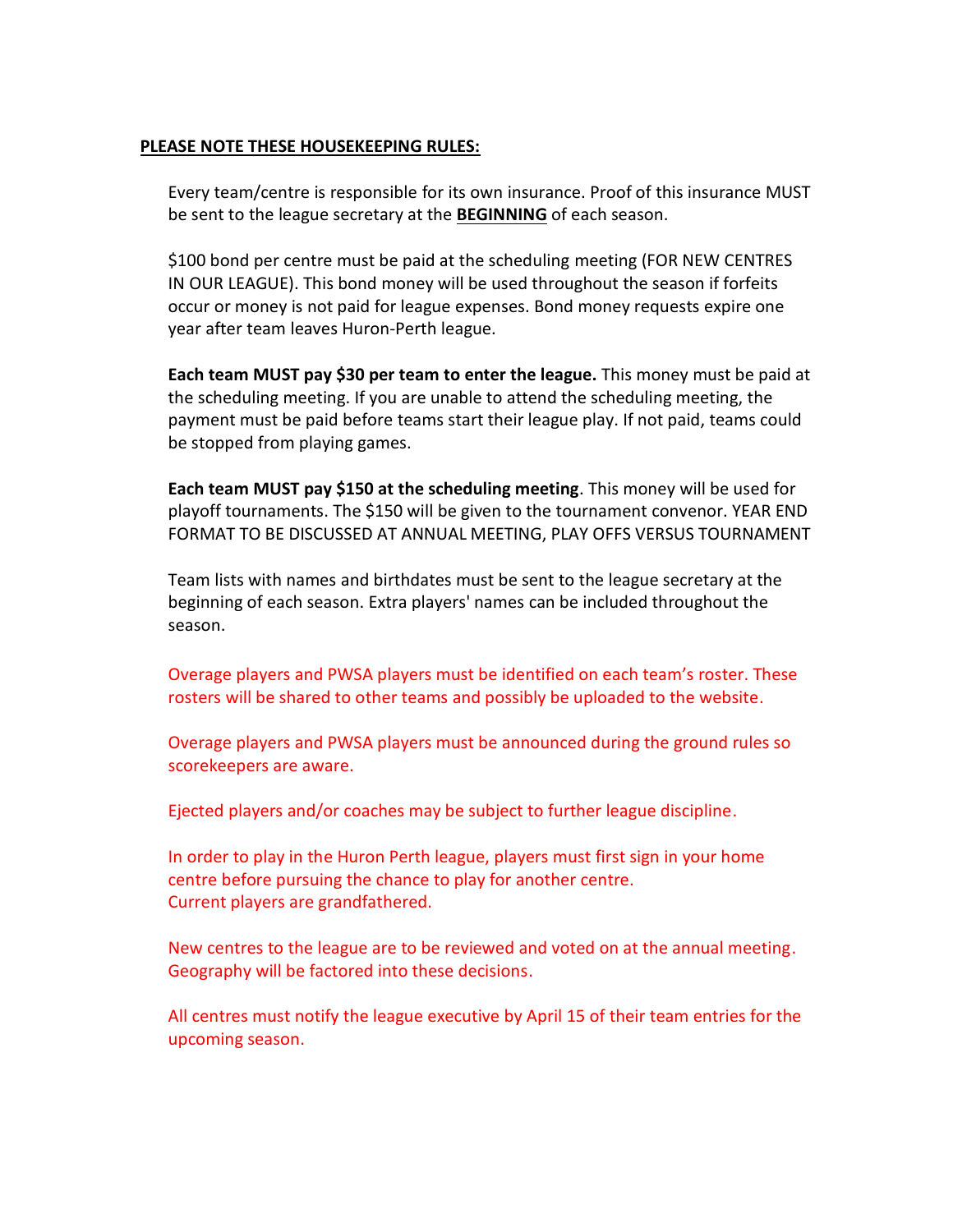Huron-Perth minor Fastball League's website:<http://www.huronperthfastball.ca/>

Coaches, please send your schedule / information / contacts / directions to Rob Dearing: *rob@totalcs.ca* so this website can be used efficiently for everyone involved in the league. Rob has created a form on the website for teams to send in scores of their games. This should make it easier for everyone entering scores.

### **HURON PERTH SOFTBALL LEAGUE RULES**

### **1. Age Divisions – Effective 2022 Season**

Divisions listed below are in accordance with Softball Canada. The exception is Huron Perth will offer a U21 Division instead of U19 and U23 Divisions.

| 1.1 <b>U21 Ladies</b> | All players must be under 21 years of age prior to Jan $1st$           |
|-----------------------|------------------------------------------------------------------------|
| 1.2 U17 Girls         | All players must be under 17 years of age prior to Jan 1st             |
| 1.3 U15 Girls         | All players must be under 15 years of age prior to Jan $1st$           |
| 1.4 U13 Girls         | All players must be under 13 years of age prior to Jan 1 <sup>st</sup> |
| 1.5 U11 Girls         | All players must be under 11 years of age prior to Jan 1st             |
| 1.6 U9 Co-ed          | All players must be under 9 years of age prior to Jan 1st              |
| 1.7 U7 Co-ed          | All players must be under 7 years of age prior to Jan 1 <sup>st</sup>  |

### **2. Softball Canada Rules**

Games will be played in accordance with the Softball Canada Rule Book except where modified by Huron Perth League Rules.

### **3. Umpires**

- 3.1 All umpires must be carded and the card must be valid for the current season.
- 3.2 All Junior Umpires and Umpires with Restricted cards, must be at least one year older than the age group they are umpiring.
- 3.3 Softball Canada and Western Ontario Athletic Association (WOAA) cards are acceptable.
- 3.4 Softball Canada Junior Umpire certificates issued during the current year will be considered equivalent to a Restricted WOAA card.
- 3.5 At least one umpire will have as a minimum, a Level 1 card for U17 and U21 age categories.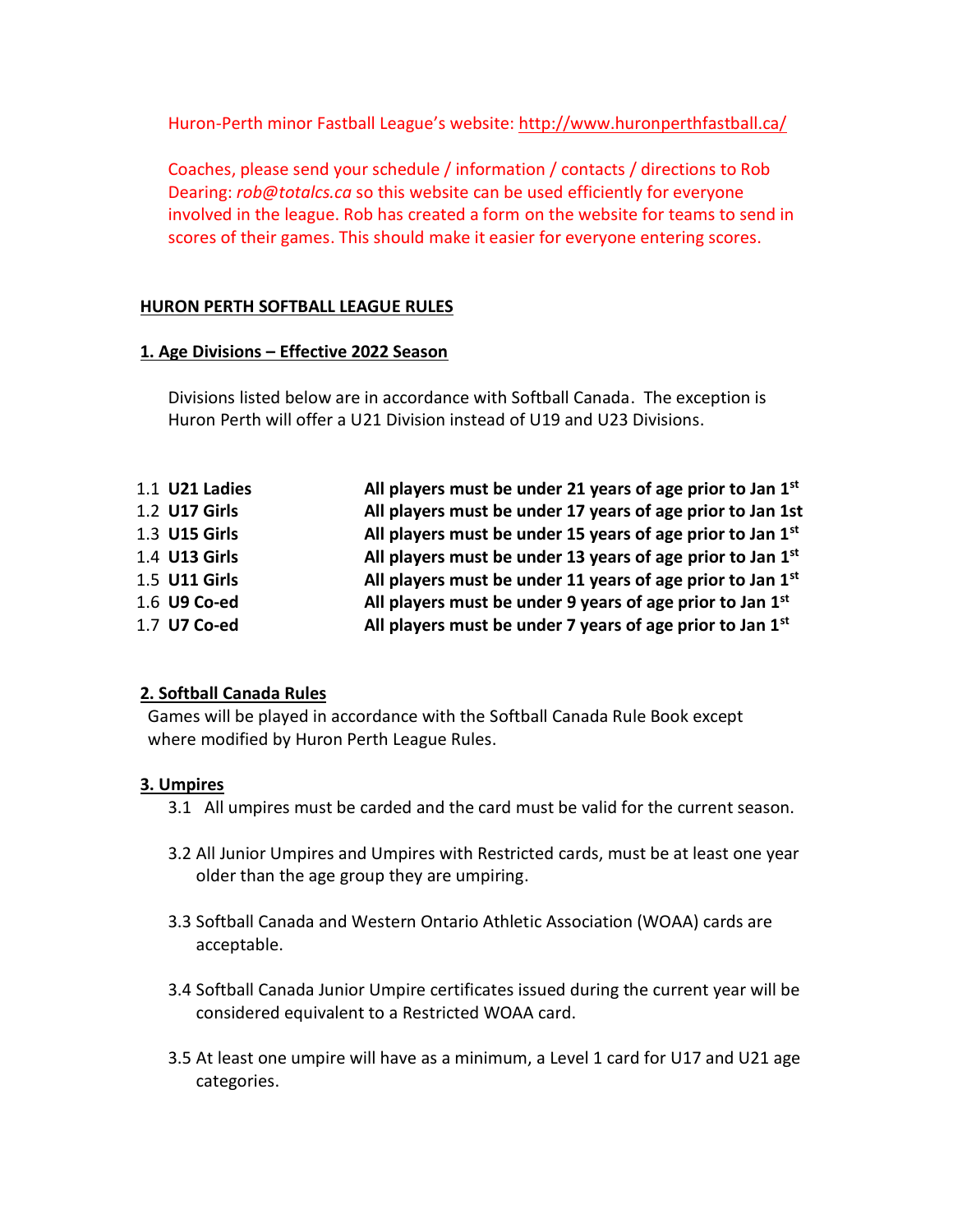3.6 Home team is responsible for providing both the home plate and base umpires.

### **4. Pitching Rule Clarification**

**WBSC pitching rule has been adopted in all age groups Softball Canada: Pitching Legal Explained [March 7, 2022 YouTube video](https://www.youtube.com/watch?v=M1HEStlH0MM)**

### **5 Game Rules**

- 5.1a U15 Division and under will play with a FIVE-RUN MERCY per inning with no open inning. All games may be shortened when one team has a sufficient lead that the opposing team cannot exceed or tie it by scoring the maximum number of 5 runs in every remaining inning.
- 5.1b U17 and U21 Divisions will play with a SEVEN-RUN MERCY per inning with no open inning. All games may be shortened when one team has a sufficient lead that the opposing team cannot exceed or tie it by scoring the maximum number of 7 runs in every remaining inning.
- 5.1c U17 and U21 Divisions– will have the additional mercy rule of 15 runs after four innings.
- 5.2 During the regular schedule, if the game is tied after 7 innings or the time limit is reached, there will be no extra innings played. A tie score will stand. Two points will be awarded for a win and one point for a tie.
- 5.3 All age divisions will list ALL players on the batting order and there will be unlimited substitution in the field.
- 5.4 U21, U17 and U15 divisions will use a 12-inch ball. All other divisions will use a 11-inch ball.
- 5.5 When a time limit is stated in the ground rules by the home team, the time limit will take precedent over legal inning requirements. The home team is to ensure sufficient time has been scheduled to reasonably ensure the minimum inning requirements can be met for most games. No inning will start after the stated time limit has been reached. Recommended minimum time limits are one hour and thirty minutes for U15 and higher and one hour and fifteen minutes for U13 and lower.

### 5.6 U13 and under:

5.6a Play at least five innings whenever possible.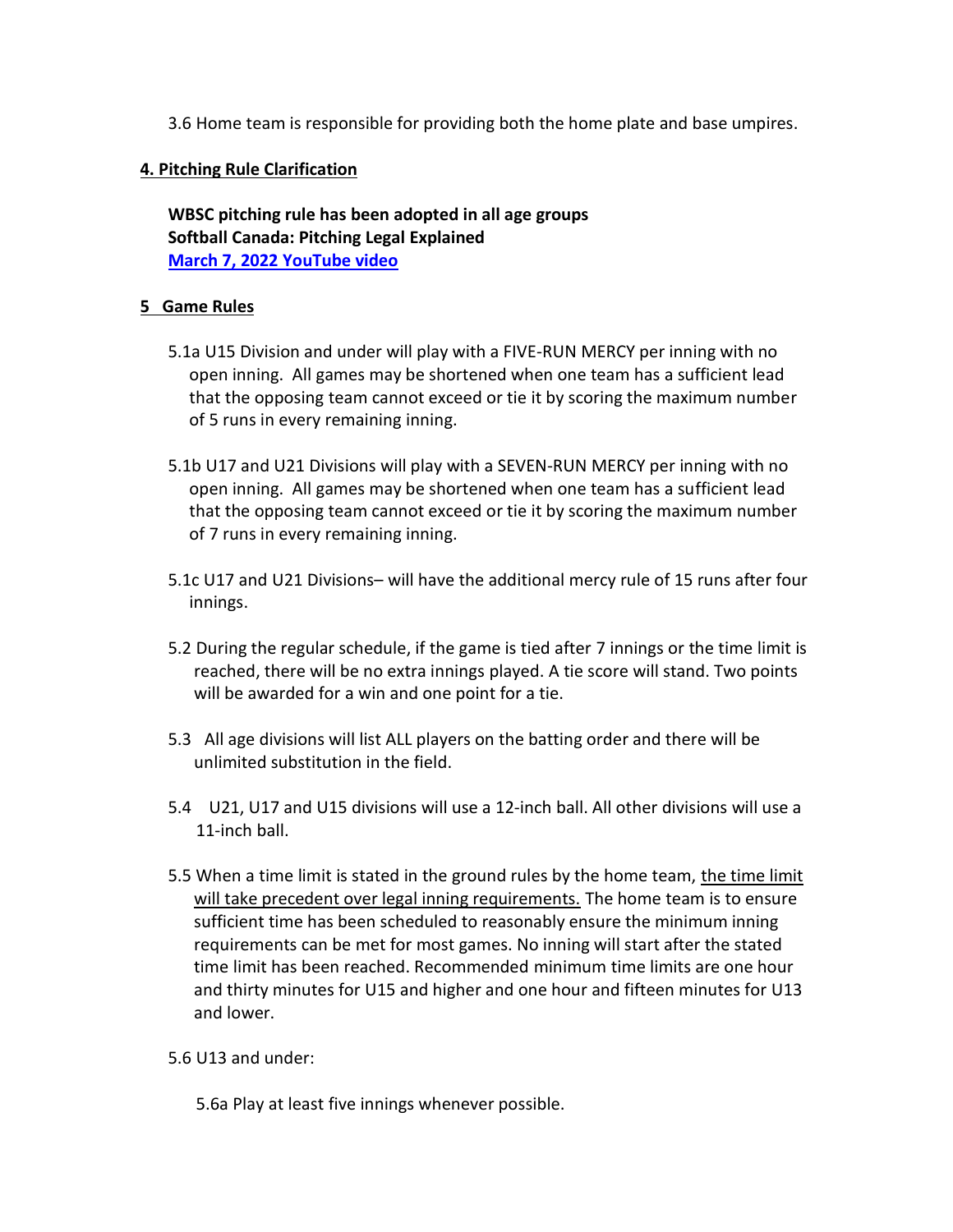5.6b Three innings must be played to qualify as a legal game. No inning will start after time limit stated by home team.

5.7 U21, U17, U15

5.7a Play seven innings whenever possible.

5.7b Five innings must be played to qualify as a legal game. No inning will start after time limit stated by home team. (Unless mercy rule is in effect) (Rule: 5.1c)

- 5.8 For U11, runners will not be allowed to advance on an overthrow. Only one base stolen will be allowed per play. A runner on third base may only advance on a hit ball or when forced to advance on a loaded bases walk. To further restrict base stealing Coaches must agree.
- 5.9 All league and playoff games are to be started no earlier than 6:15 PM.
- 5.10 All re-scheduled league games MUST be rescheduled within two weeks. If home team fails to schedule, forfeit will occur. Throughout the season, home team must give visiting team 2 alternate makeup dates. If those two dates are not acceptable by the visiting team, a forfeit will occur. Be sure to check the visiting team schedule before offering the two dates.
- 5.11 Postponed games are to be arranged by the home team. If the home team is unable to provide diamond time the game may be played at opposing team's diamond. Any postponed game that is not played in accordance with Rule 5.10 above, then the game will be forfeited to the non-offending team. If both teams are at fault and the game cannot be played in accordance with Rule 5.10, then a loss is recorded against both teams.
- 5.12 If insufficient notice of cancellation is provided to permit the home team to cancel the Umpires to avoid paying for their services, then the offending team will be required to cover the Umpire costs for the re-scheduled game. Failure of the offending team to cover costs will result in a forfeit to the home team. If necessary, the umpiring costs will be covered by the league through the offending centre's bond.
- 5.13 Teams cancelling games must contact other team via phone if text or email has not received a reply/affirmation.
- 5.14 Overage and PWSA players from each team must be announced at the ground rules.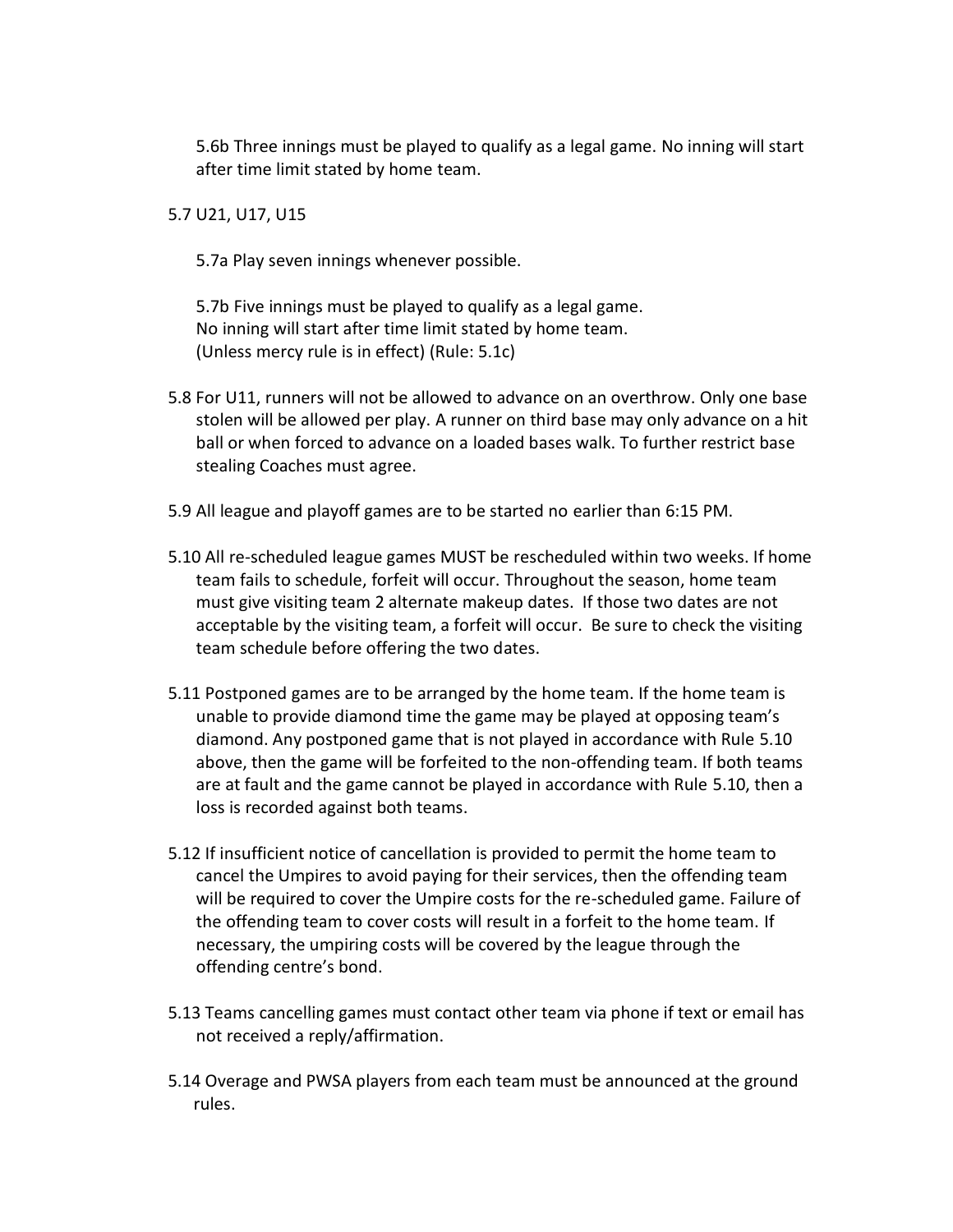#### **6. Player Rules**

6.1 Competitive Players and Competitive Pitchers

6.1a The number of active PWSA (Competitive Players) on any team is restricted to 2 players. They must have played in the Huron Perth League for the past two years and can play any position including pitcher.

6.1b PWSA players must be declared at the ground rules each game.

- 6.2 Players playing in another house league during the current season are eligible to play in Huron Perth League with no restrictions on the number of players.
- 6.3 Teams must declare to the league executive any player that will be playing in another league during the current season, they must provide the name of league they will be playing in and a contact person for the league. This can be identified on the team list submitted to the league.
- 6.4 Registered players in Huron Perth League may play on any team for the purpose of playing in invited tournaments outside of Huron Perth League. Players playing on tournament teams do not have to be declared to the league executive.
- 6.5 Any team using a player under suspension, unregistered player, an ineligible pitcher, or an undeclared player will forfeit all games the player has played in.
- 6.6 There can be 2 registered overage players per team. Overagers can only be one year older than the age group. These players will be sanctioned by the league, cannot play as pitcher or catcher and also must be identified at the beginning of each game. **Overagers cannot be PWSA players**.
- 6.7 Overage players must be identified on the team ROSTER and verbally announced during ground rules.
- 6.8 Ejected players and/or coaches may be subject to further league discipline.
- 6.9 In order to play in the Huron Perth league, you must first sign in your own home centre before pursuing playing for another centre. Current players are grandfathered.
- 6.10 All players must play a minimum of five league games to be eligible to play in playoff games.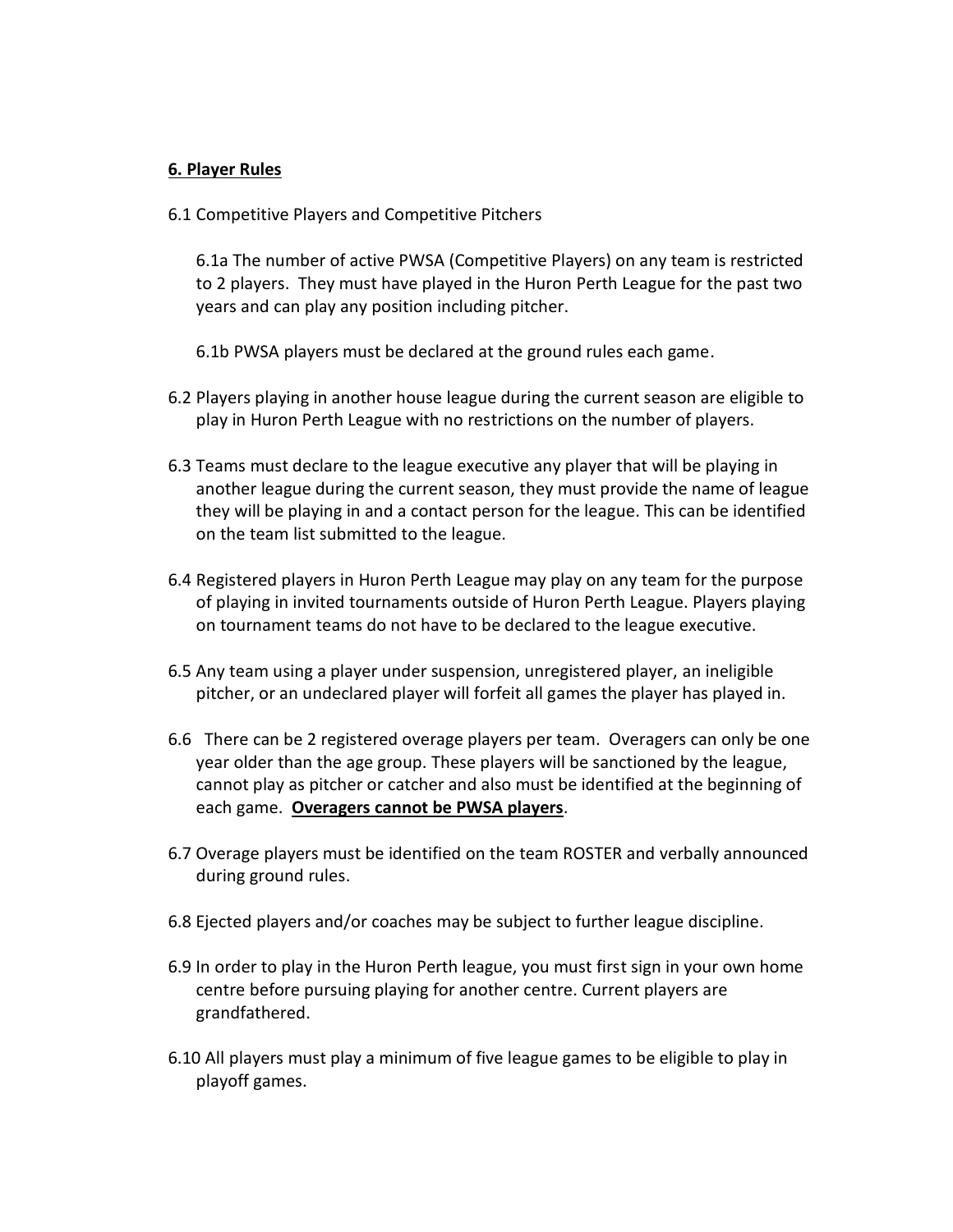- 6.11 Pitching Rule –U11 and U13 can only pitch 4 innings or 12 outs per game.
- 6.12 Infield Fly Rule Will NOT be in effect for U11 and U13.

# **7. Affiliates**

- The intent of player affiliation is to ensure a sufficient number of players will be available to play the games as scheduled and reduce the number of re-scheduled games due to absent players.
- 7.1 A player may move up, as required, from the team signed with, to play with a team in the next higher age division if both teams are registered in Huron Perth League. Players may affiliate with one team only within the Huron Perth League. Cross affiliation not for the purpose of competitive advantage but to field a maximum of 10 players on a team.
- 7.2 Players may register with one team only i.e., all teams must register a minimum of 9 players excluding affiliates. In all instances, a player's commitment will be to their signed team.
- 7.3 To quality for playoffs with a team, the affiliate must play five games in the Huron Perth League.
- 7.4 Teams may field a team with a minimum of eight players.

## **8. Late Player Entries into Games**

- 8.1 Players who are listed on the lineup and are not present at the start of the game are to be crossed off their position in the lineup. Subsequently, if the player arrives after the start of the game the player may be inserted at the bottom of the lineup with no penalty to the team.
- 8.2 Any player arriving after the start of the game, even if they were not originally listed in the game lineup, may be inserted at the bottom of the lineup at any point in the game with no penalty to the team.
- 8.3 The opposing team score keeper must be advised of any late player entering the game.

## **9. Equipment & Safety**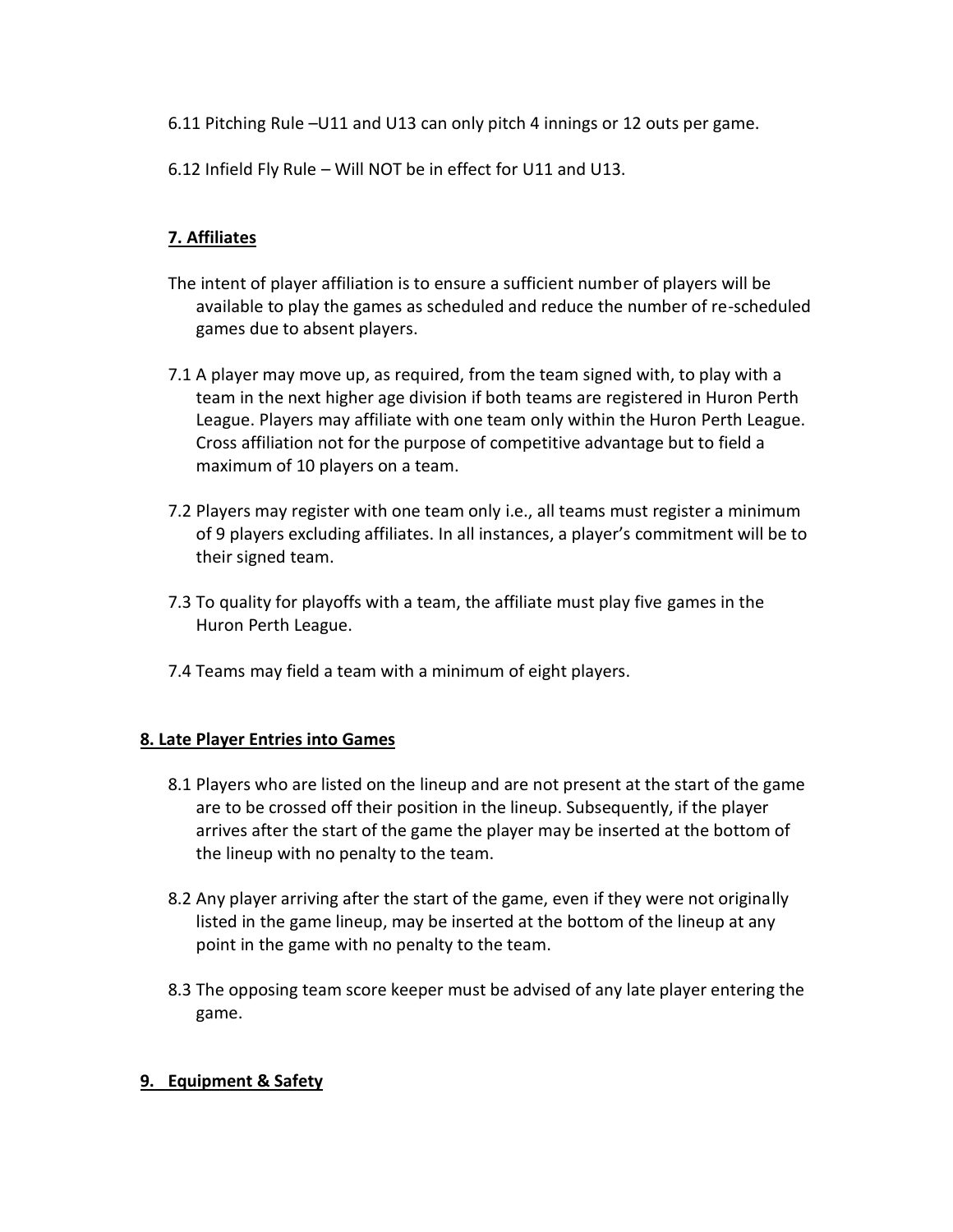- 9.1 All bats and balls must meet Softball Canada approval criteria.
- 9.2 Home teams are to provide one new and one good used ball of same colour for each game.
- 9.3 Metal spikes cannot be worn by any division.
- 9.4 All catchers are required to wear a mask with a helmet, throat protector, appropriate glove, chest protector, shin guards and athletic support with cup (for boys and girls). All of this equipment is to fit properly.
- 9.5 All offensive players on the field (batters, base runners and on deck players) must wear an approved helmet with the strap fastened under the chin.
- 9.6 No exposed items (including jewelry) judged by the umpire to be distracting to opposing players may be worn or displayed. If so, the umpire will require the item to be removed or covered.
- 9.7 U17 and below batters and base runners must wear a protective face mask attached to their helmet.
- 9.8 U17 and below pitchers must wear fielding masks.

### **10. Player Registration & Insurance**

10. 1 Each team must submit a list of players and year born to the Secretary and/or Secretary Treasurer at the scheduling meeting to keep on file for playoffs and possible protests. Cost per team is **\$30** for league fees due at the scheduling meeting. This is to be paid to the Treasurer and/or Secretary Treasurer. **A late fee of \$20.00** per team may be applied to team lists submitted after that date. Each team/centre will purchase their own insurance. An additional **\$150** for each team must be paid at the scheduling meeting. This money will be put towards the team's year-end tournament.

10.2 Overage and PWSA players must be highlighted on each team's player registration. These names will be shared with each team and possibly uploaded to Huron Perth website.

10.3 Players may be added to the list until June 1st. If no list is received by that date the team will not be permitted to play in the league. A minor moving into the area after June  $1<sup>st</sup>$  can be eligible to play if the league is notified.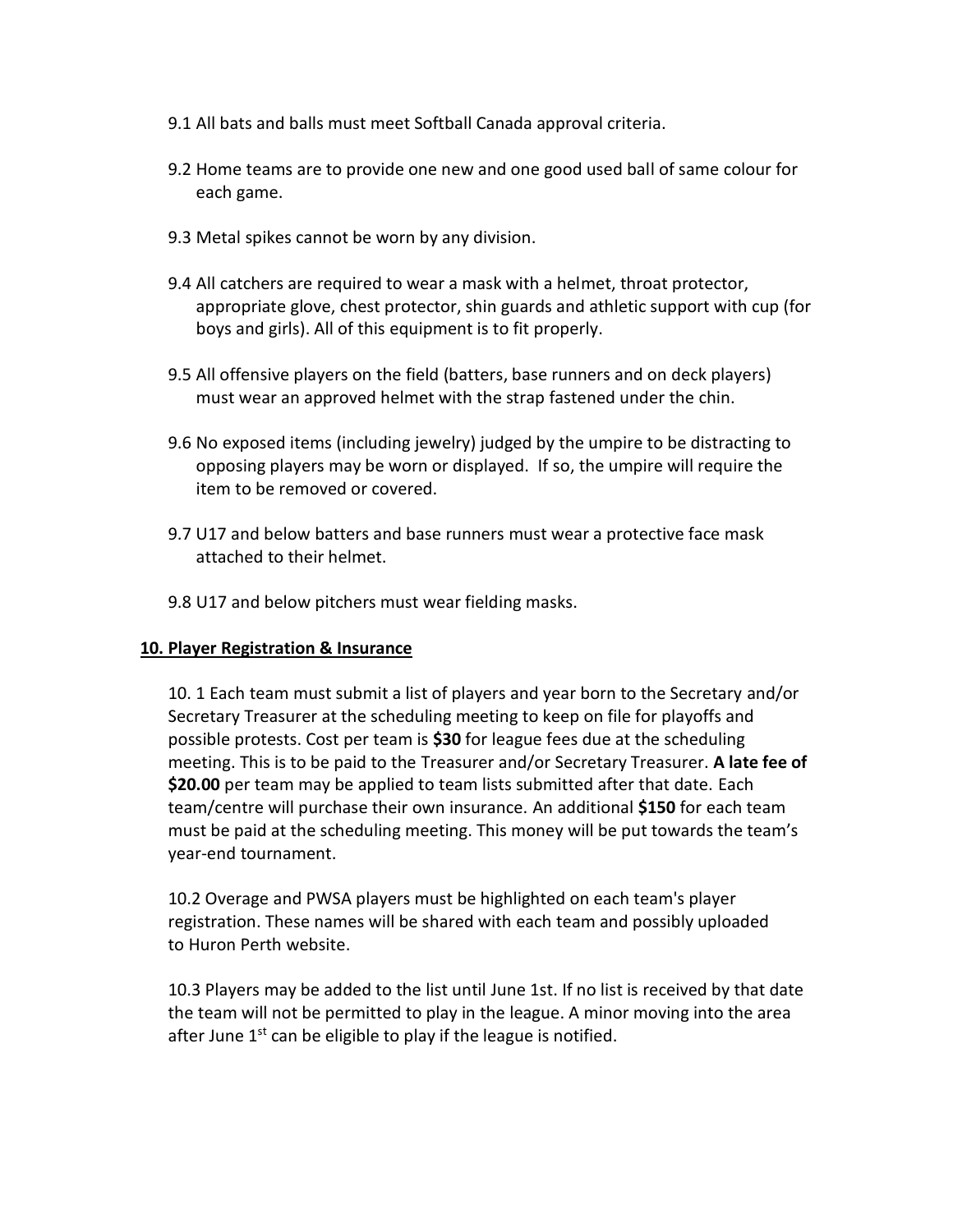- 10.4 To meet insurance requirements **ALL PLAYERS, COACHES AND HELPERS' NAMES** must be submitted to the insurance company.
- 10.5 Any player added to a team must be registered with the league and cannot play until the league has confirmed insurance coverage for that player.
- 10.6 The teams need to purchase both liability and accident insurance coverage.
- 10.7 Proof of team insurance MUST be given to the league secretary at the beginning of the season. Please have insurance verified for Scheduling Meeting.

#### **11. Tournament Convenor and Maintaining Division Standings**

- 11.1 A Convenor is to be established for each division the night of the scheduling meeting.
- 11.2 The primary duty of the Convenor is to arrange and hold the season ending playoff tournament. The date of the tournament should be established the night of the scheduling meeting and in any case it must be established and communicated to all teams no later than June 15<sup>th</sup>. Three weeks notice must be provided, as a minimum, to all teams if there is change in the tournament date.
- 11.3 The Huron Perth league website with the support of the webmaster will be utilized to collect schedules, report scores, and keep standings. This will assist the divisional Convenor in his duties in overseeing the division and preparing for playoffs or playoff tournament. Convenors will be supported by the executive in their role.
- 11.4 The home team is responsible for reporting game scores.
- 11.5 If no one volunteers to be Convenor in a division, the executive may choose to not hold playoffs or a playoff tournament.

### **12 Protests**

12.1 Any dispute or written protest will be settled by the executive committee. A cheque in the amount of \$50.00 payable to Huron Perth League must accompany all protests.

All rules of protest outlined in Softball Canada Rule Book must be adhered to or the protest will not be considered valid and therefore denied.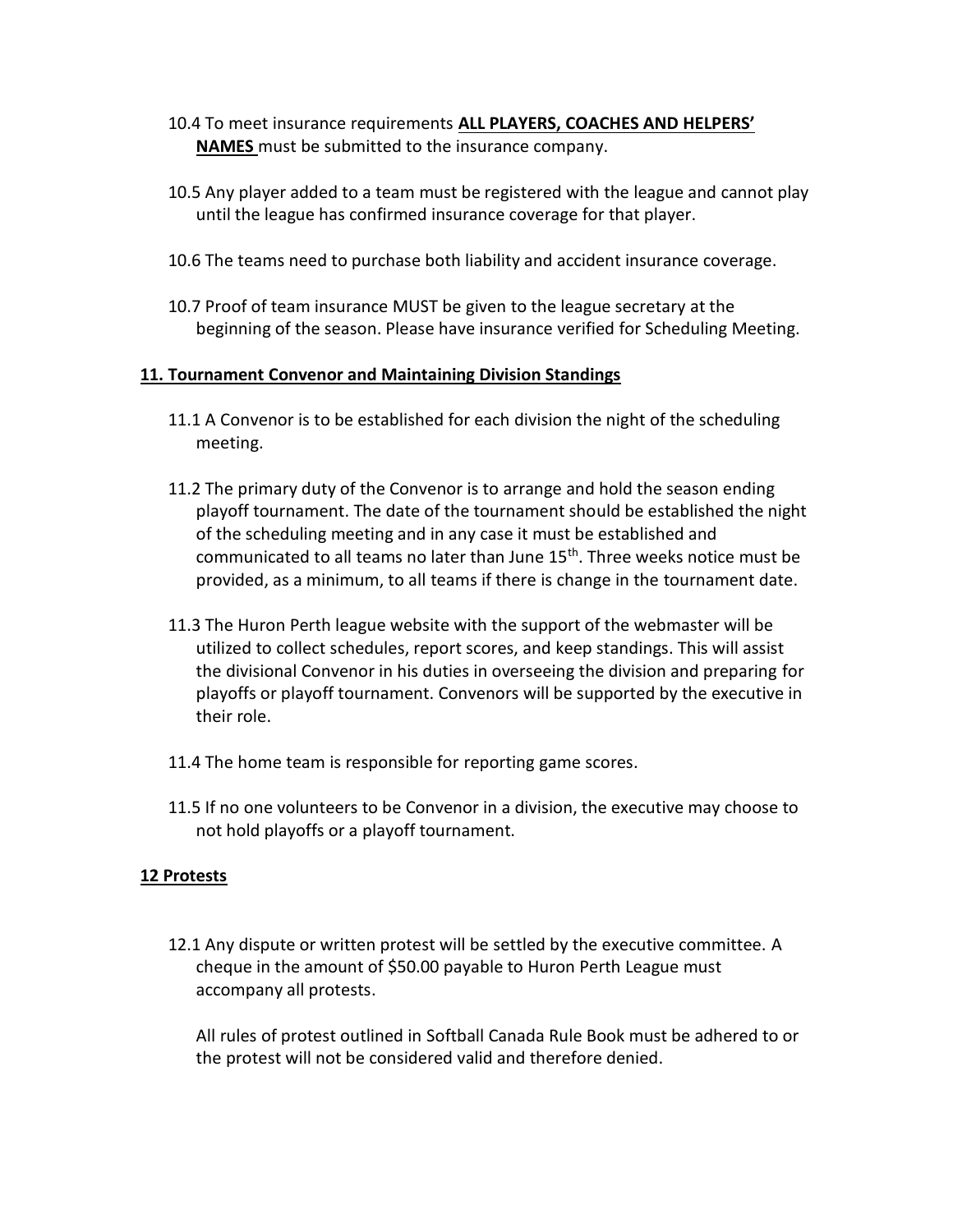# **13. Pitching Distances/Safe Base/Other Rules**

| 13.1            |                             |                     |
|-----------------|-----------------------------|---------------------|
| <b>DIVISION</b> | PITCHING DISTANCE (in feet) | BASE LINE (in feet) |
| U <sub>21</sub> | 43                          | 60                  |
| U17             | 43                          | 60                  |
| U15             | 40                          | 60                  |
| U13             | 38                          | 55                  |
| U11             | 35                          | 45                  |
| U9              | 30                          | 45                  |
| U7              | 30                          | 45                  |

13.2 All league divisions are required to implement the use of a SAFE BASE. A SAFE BASE is double base at first, rectangular, 1 5"x30", 1/2 white, fastened in foul territory.

### 13.3 Other Rules

| <b>Other Rules</b>             | U11                                                                                         | U13                                | U15, U17, U21                            |
|--------------------------------|---------------------------------------------------------------------------------------------|------------------------------------|------------------------------------------|
| Dropped 3 <sup>rd</sup> strike | Automatic out                                                                               | Automatic out                      | Ball is in play                          |
| Lead-offs                      | Ball crosses the plate/<br>3 <sup>rd</sup> base runner may<br>only advance on a hit<br>ball | Ball crosses the plate             | <b>Ball leaves the</b><br>pitcher's hand |
| <b>Ejected Player</b>          | Automatic out in<br>batting order                                                           | Automatic out in<br>batting order  | Automatic out in<br>batting order        |
| <b>Injured Player</b>          | May re-enter in batting<br>order                                                            | May re-enter in batting<br>order   | May re-enter in batting<br>order         |
| <b>Pitching</b>                | One player no more<br>than 12 outs                                                          | One player no more<br>than 12 outs | No limit                                 |
| <b>Walks</b>                   | First base only                                                                             | First base only                    | No limit                                 |
| <b>Infield Fly Rule</b>        | No Infield Fly Rule                                                                         | No Infield Fly Rule                | Infield Fly Rule in Effect               |

# **14. Playoffs and Playoff Tournament Rules**

14.1 General Requirements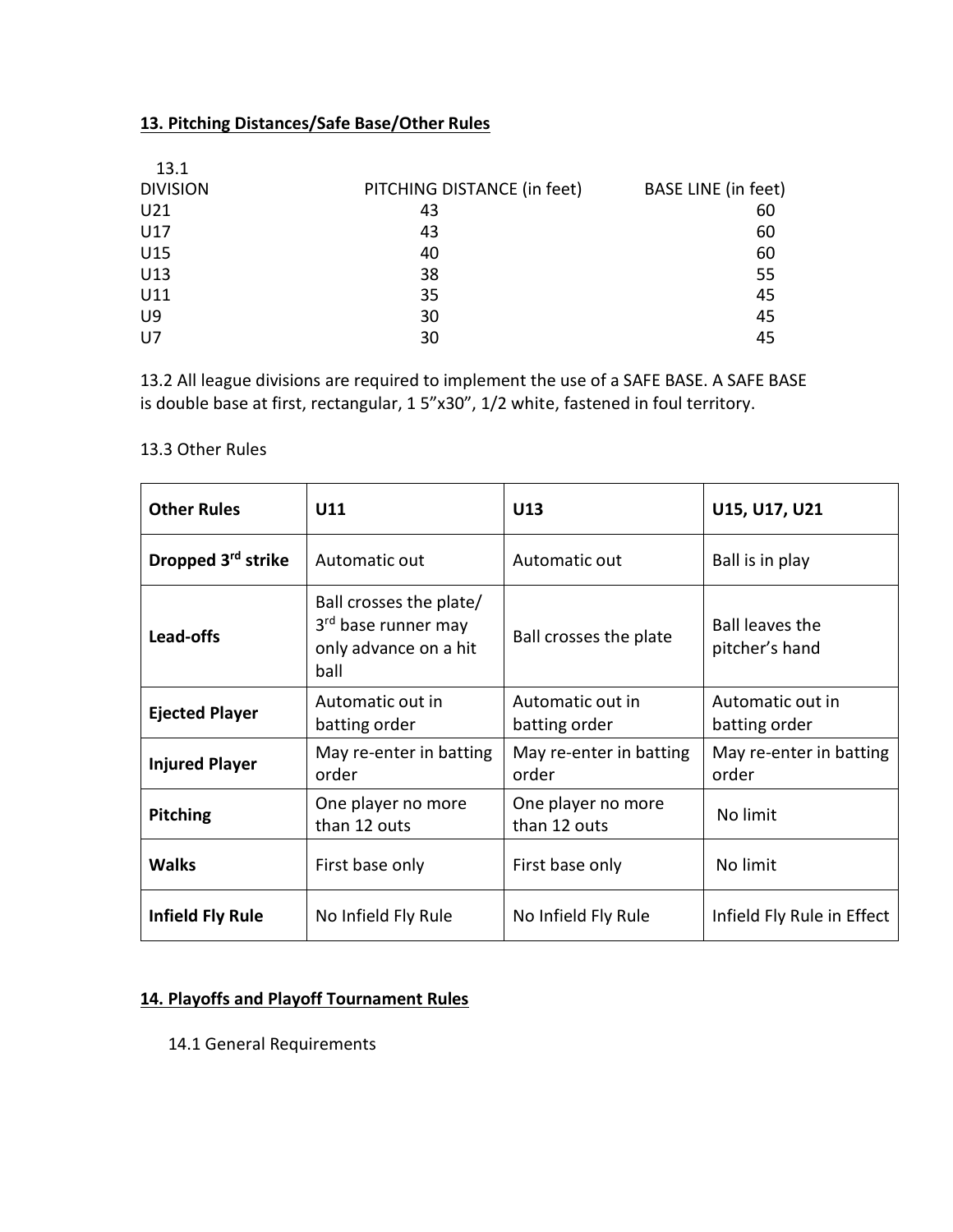Playoffs must provide a positional advantage for teams finishing higher in the standings.

Provide fair opportunity for teams to contend for A and B trophies and guarantee at least games for all teams participating in tournament be setup to ensure highest position teams are not likely to meet until the championship games.

League rules apply to playoff tournaments and playoffs unless modified by following rules.

14.2 Rules for Playoffs (non-tournament)

14.2a If there is no playoff tournament being held then a playoff can be held following highest plays lowest format.

14.2b Any decision and format for league playoffs instead of a playoff tournament must be approved by the executive.

14.2c **Ties** in the regular season standings will be broken based on the following criteria:

1<sup>st</sup> - Winner of regular season series between tied teams.

2<sup>nd</sup>- Most runs scored in season series between tied teams

14.2d The team hosting any game of any round must provide at least 2 dates to the visiting team on which the game can be played. Once a date is agreed on, any team failing to field a team on the agreed date will automatically forfeit the game. Teams may appeal to the league executive to settle scheduling disputes. League decisions are final.

14.2e All playoff games must be 7 innings for U15, U17 and U21 and 5 innings for U11 and U13. All games may be shortened when one team has a sufficient lead that the opposing team cannot exceed or tie it by scoring the maximum of 7 runs/ 5 runs in every remaining inning.

14.3 Softball Canada tie breaking rule will apply for playoff games.

#### 14.4 Playoff Tournaments

14.4a Tournaments are to be non-profit (excluding booth). The team hosting the tournament must provide the other coaches with a cost breakdown before entries are paid. Entry fees are to be paid when requested by the Convenor provided a breakdown has been provided.

14.4b Tournaments are to provide a similar opportunity as playoffs to determine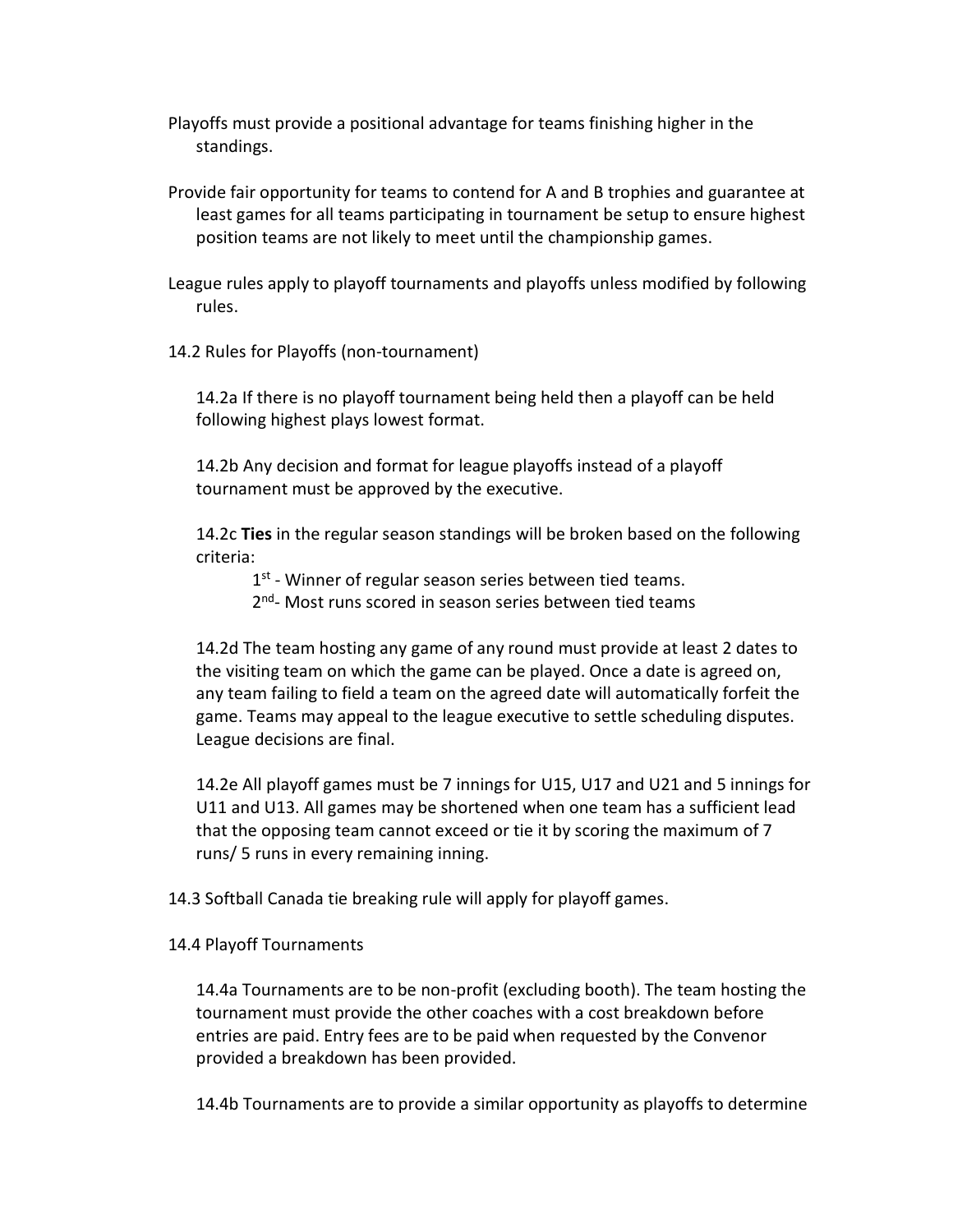A and B champs. Consolation / C Round may be included.

14.4c Higher position team will be the home team in all tournament games.

14.4d Regular season standings must be used to determine opponents for first games played. The first-place team will be given an advantage of playing the lowest position team within their group or tournament as a starting game. Opponents for other starting games are to be determined, following the pattern of next highest plays next lowest. Opponents for following games are determined by game results.

14.4e Where a consolation round is included, teams are relegated to this round after having been eliminated from A and B rounds first. Depending on the tournament setup, at least two games with a loss of the second game or two losses are required before a team is relegated to the C round or eliminated from further play.

14.4f For age categories U15, U17 and U21, the A & B championship games must be seven innings with no time limit. Preliminary games may have 5 inning limits or 1 hour and thirty-minute time limits.

14.4g For age categories U11 & U13, the A & B championship games must be at least 5 innings. Preliminary games may have 4 inning limits or 1hour and 15 minute time limits. **Tournaments in this age category should be arranged to limit the number of games played on any one day to 4 games. Additional games may be played provided coaches agree.**

14.4h Teams forfeiting more than 5 regular season games will be ineligible for playoffs or playoff tournaments.

### 14.5 Tournament Types

14.5a Standard A & B Tournament

All teams are in contention for the A championship and are relegated to the B category by losing their starting game.

Losing the second game of the tournament will result in elimination from the tournament or relegation to the C round.

Play continues with winning teams advancing to A and B finals and losing teams eliminated from A/B contention.